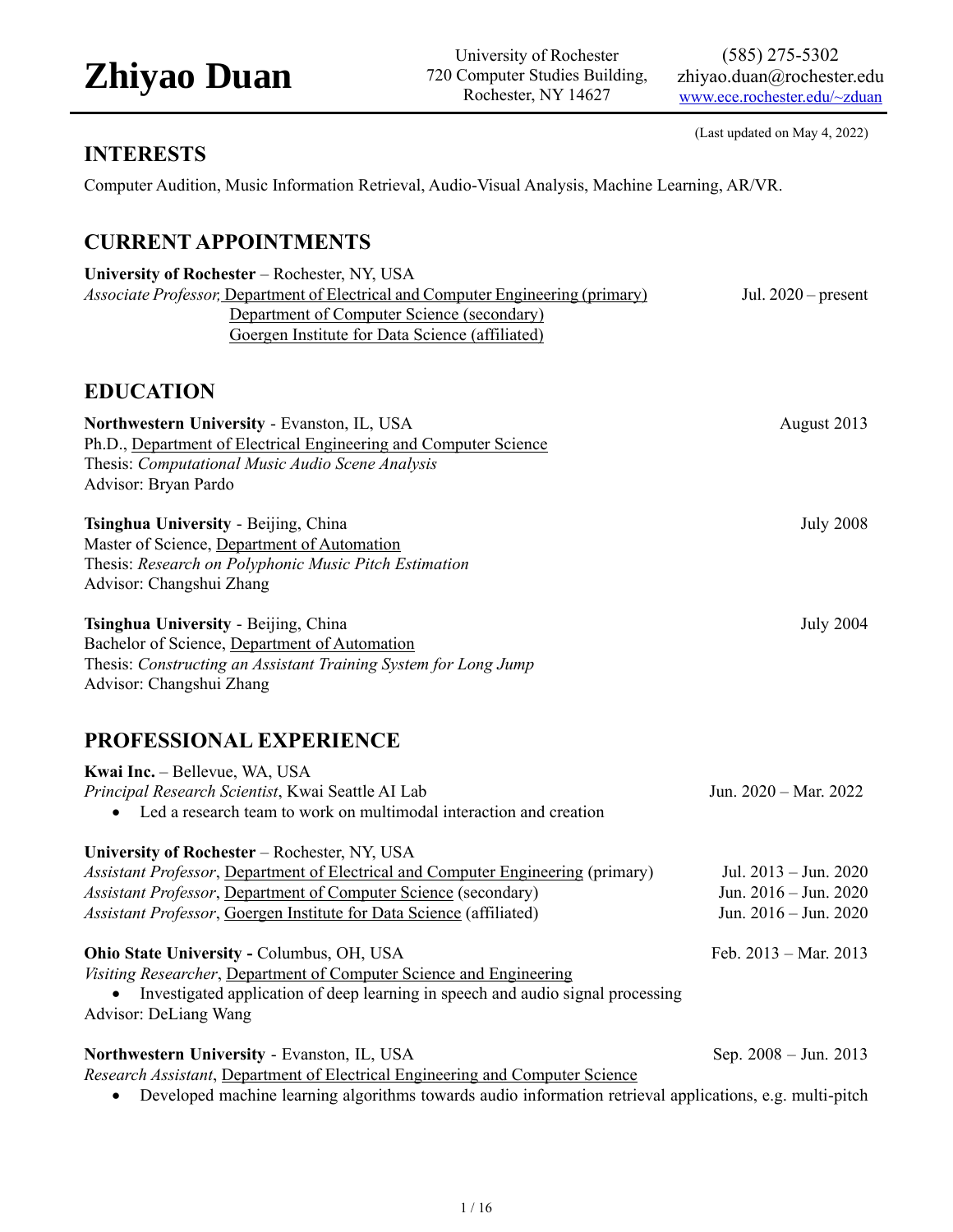#### University of Rochester 720 Computer Studies Building, Rochester, NY 14627 (585) 275-5302 zhiyao.duan@rochester.edu [www.ece.rochester.edu/~zduan](http://www.ece.rochester.edu/~zduan)

estimation and tracking of music and speech, audio-score alignment, source separation, etc. Advisor: Bryan Pardo

Adobe Systems - San Francisco, CA, USA Jun. 2011 - Dec. 2011

| Research Intern, Advanced Technology Labs (ATL)<br>Invented an online machine learning algorithm for real-time semi-supervised source separation, with an<br>application on real-time speech enhancement in non-stationary noise environments<br>Advisors: Gautham J. Mysore and Paris Smaragdis                                                       |                           |
|--------------------------------------------------------------------------------------------------------------------------------------------------------------------------------------------------------------------------------------------------------------------------------------------------------------------------------------------------------|---------------------------|
| Microsoft Research Asia - Beijing, China                                                                                                                                                                                                                                                                                                               | Jul. 2007 - Apr. 2008     |
| Research Intern, Speech Group<br>Designed algorithms for music tagging and tonality classification for an automatic music recommendation<br>system<br>Advisor: Lie Lu                                                                                                                                                                                  |                           |
| <b>Stanford University - Stanford, CA, USA</b><br>Visiting Researcher, Center for Computer Research in Music and Acoustics (CCRMA)<br>Implemented and compared audio signal processing algorithms for extracting guitar excitation signals<br>Advisor: Julius O. Smith III                                                                             | Apr. 2007 - Jun. 2007     |
| Tsinghua University - Beijing, China<br>Research Assistant, State Key Laboratory of Intelligent Technology and Systems<br>Developed machine learning algorithms towards audio information retrieval applications, e.g. multi-pitch<br>$\bullet$<br>estimation and source separation<br>Advisor: Changshui Zhang                                        | Sep. 2005 - Mar. 2007     |
| NTP CO., LTD - Shenzhen, Guangdong, China<br>Software and Hardware Developer<br>Developed and tested a motor control system                                                                                                                                                                                                                            | Jul. 2003 - Aug. 2003     |
| <b>RESEARCH FUNDING</b>                                                                                                                                                                                                                                                                                                                                |                           |
| <b>Automatic Rendering of Augmented Effect in Immersive Concerts</b><br>University of Rochester Goergen Institute for Data Science seed funding program<br>PIs: Zhiyao Duan (\$10,854), Matthew Brown (\$5000), and Raffaella Borasi (\$3000)                                                                                                          | $10/01/2021 - 09/30/2022$ |
| Next Generation Large Scale Robust Automatic Speaker Verification<br>New York State Center of Excellence in Data Science (\$59,666)<br>PI: Zhiyao Duan                                                                                                                                                                                                 | $10/01/2021 - 09/30/2022$ |
| FW-HTF-P: Exploring Creative Design at the Human-Technology Frontier through the Emerging "Artist-<br><b>Technologist" Occupation</b><br>National Science Foundation - FW-HTF (\$149,675)<br>PI: Raffaella Borasi, Co-PIs: Mark Bocko, James Doser; Zhiyao Duan; Joe Testani                                                                           | 09/01/2020-08/31/2021     |
| NRT-HDR: Interdisciplinary Graduate Training in the Science, Technology, and Applications of Augmented and<br><b>Virtual Reality</b><br>National Science Foundation – NRT (\$1,560,000)<br>PI: Mujdat Cetin, Co-PIs: Jannick Rolland, Michele Rucci, Zhen Bai<br>Senior Personnel: Zhiyao Duan, Ross Maddox, Andrew White, Chenliang Xu, and Yuhao Zhu | $09/01/2019 - 08/31/2024$ |

## **Zhiyao Duan**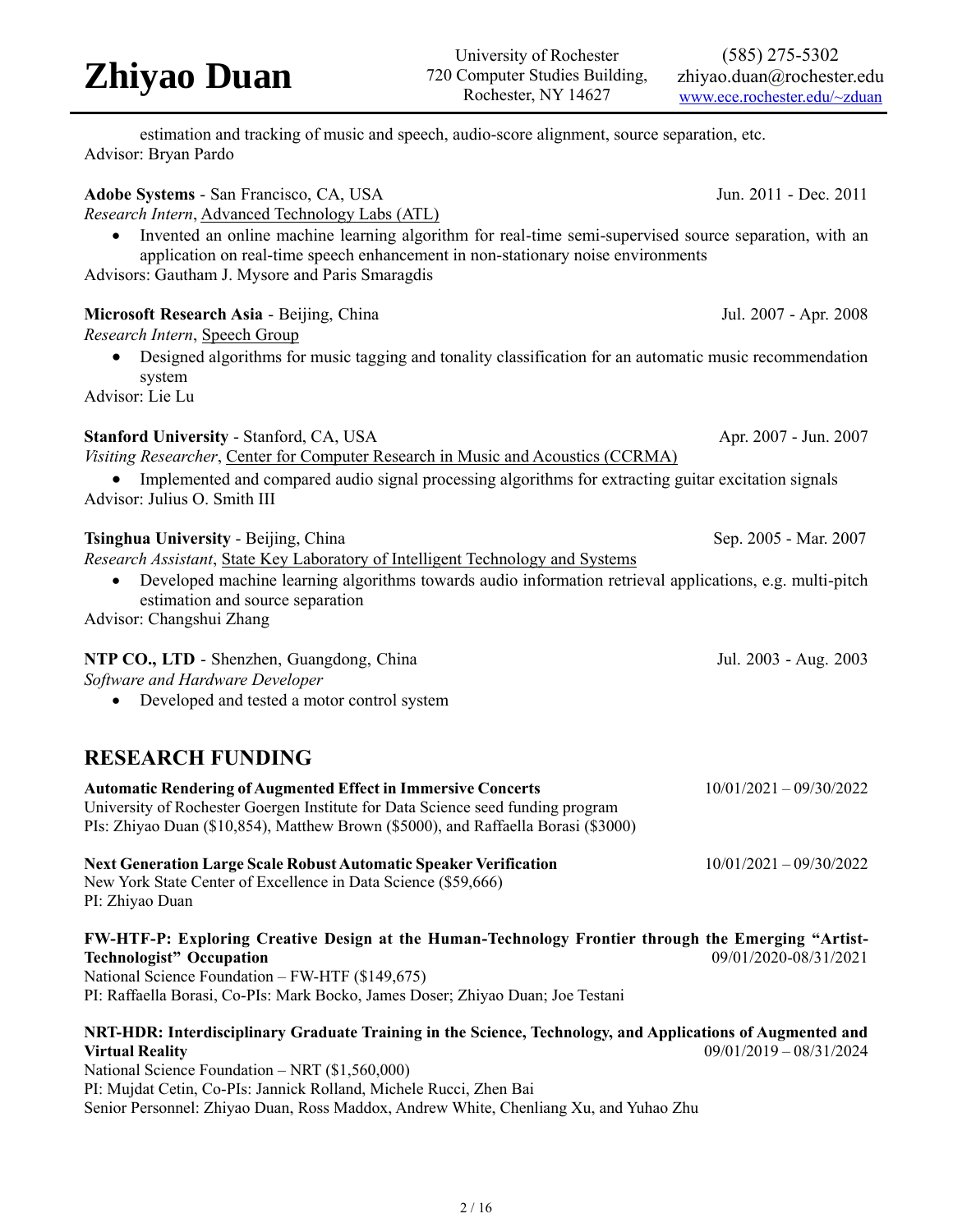| REU Site: Computational Methods for Understanding Music, Media, and Minds<br>National Science Foundation - REU Site (\$405,000)<br>PI: Ajay Anand, Co-PI: Zhiyao Duan                                                                                     | $03/01/2020 - 02/28/2023$ |
|-----------------------------------------------------------------------------------------------------------------------------------------------------------------------------------------------------------------------------------------------------------|---------------------------|
| <b>End-to-End Speaker Verification</b><br>Voice Biometric Group - Unrestricted Gift (\$69,531)<br>PI: Zhiyao Duan                                                                                                                                         | $09/01/2019 - 08/31/2021$ |
| <b>Visually Informed Music Generation</b><br>Kwai Inc. - Unrestricted Gift (\$25,000)<br>PI: Zhiyao Duan                                                                                                                                                  | $01/01/2020 - 12/31/2020$ |
| <b>Music Understanding and Generation</b><br>ByteDance - Unrestricted Gift (\$50,000)<br>PI: Zhiyao Duan                                                                                                                                                  | $10/15/2019 - 10/14/2020$ |
| <b>CAREER: Human-Computer Collaborative Music Making</b><br>National Science Foundation – CISE IIS-CHS core program (\$499,219)<br>PI: Zhiyao Duan                                                                                                        | $06/01/2019 - 05/31/2024$ |
| <b>BIGDATA: F: Audio-Visual Scene Understanding</b><br>National Science Foundation – Big Data Science & Engineering<br>PI: Chenliang Xu (\$349,999), Co-PI: Zhiyao Duan (\$300,000)                                                                       | $09/01/2017 - 08/31/2021$ |
| <b>Real-Time Synthesis of a Virtual Talking Face from Acoustic Speech</b><br>University of Rochester AR/VR Pilot Funding (\$50,000)<br>PIs: Ross Maddox, Zhiyao Duan, and Chenliang Xu                                                                    | $07/01/2017 - 06/30/2018$ |
| Adding High-quality Spatial Audio to 3D-VR-360 Recordings for Live Streaming and Building a VR Video<br><b>Database</b><br>University of Rochester AR/VR Pilot Funding (\$69,800)<br>PIs: Zhiyao Duan, Ming-Lun Lee, and Matthew Brown                    | $07/01/2017 - 06/30/2018$ |
| Development and Evaluation of an Evidence-Based Mobile Health Caregiver Intervention for FASD<br>National Institute of Health (\$1,504,884)<br>PIs: Christie Petrenko and Cristiano Tapparello; Co-Is: Heather Olson, Wendi Heinzelman, and Zhiyao Duan   | $07/01/2017 - 05/31/2022$ |
| <b>Algorithms for Query by Example of Audio Databases</b><br>National Science Foundation - CISE III core program<br>PI: Zhiyao Duan (\$299,775), Co-PI: Bryan Pardo (\$199,996)                                                                           | $09/01/2016 - 08/31/2019$ |
| Predicting Adverse Events from Cardiac Signals using Deep Neural Networks<br>University of Rochester Goergen Institute for Data Science Collaborative Pilot Award Program in Health Analytics<br>PI: Mina Attin (\$26,995), Co-PI: Zhiyao Duan (\$19,701) | $08/22/2016 - 08/21/2017$ |

### **TEACHING**

**Tutorials**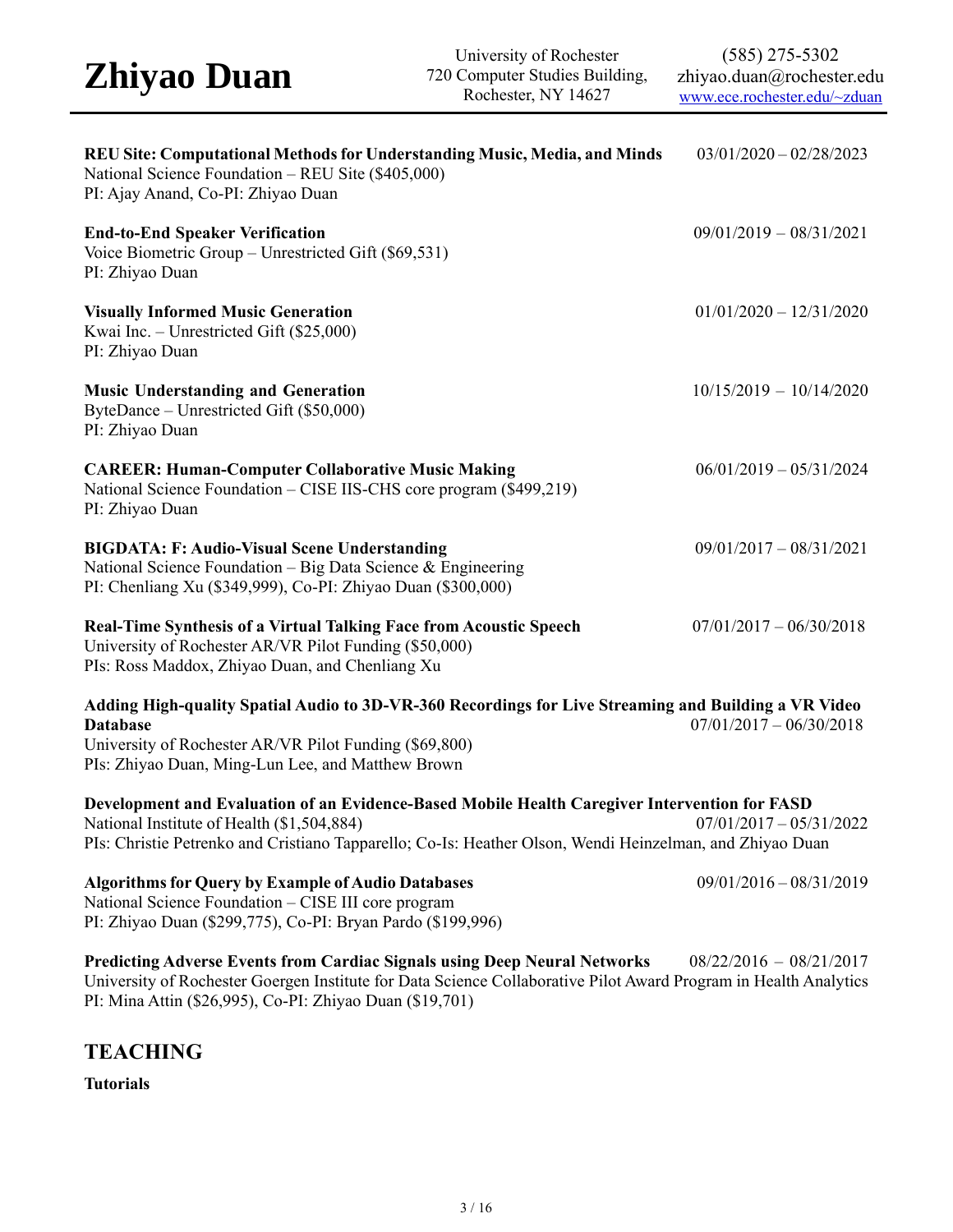| [3] Audio Scene Understanding<br>Jun. 2021<br>IEEE Conference on Computer Vision and Pattern Recognition (CVPR) Tutorial on "Audio-Visual Scene<br>Understanding", organized by Di Hu, Lele Chen, Yapeng Tian, Zhiyao Duan, and Chenliang Xu                                                                                                                                                       |                            |
|----------------------------------------------------------------------------------------------------------------------------------------------------------------------------------------------------------------------------------------------------------------------------------------------------------------------------------------------------------------------------------------------------|----------------------------|
| Nov. 2019<br>[2] Audiovisual Music Processing, co-presented with Slim Essid, Bochen Li, and Sanjeel Parekh<br>International Society for Music Information Retrieval conference (ISMIR), Delft, The Netherlands                                                                                                                                                                                     |                            |
| [1] Automatic Music Transcription, co-presented with Emmanouil Benetos<br>International Society for Music Information Retrieval conference (ISMIR), Malaga, Spain                                                                                                                                                                                                                                  | Oct. 2015                  |
| <b>Courses Designed</b>                                                                                                                                                                                                                                                                                                                                                                            |                            |
| [5] Music and Math, Pre-College Level<br>Instructor, Upward Bound Program, University of Rochester, Rochester, NY, USA                                                                                                                                                                                                                                                                             | Summer 2016, 2017, 2019    |
| [4] ECE 477: Computer Audition, Grad Level<br>Instructor, University of Rochester, Rochester, NY, USA                                                                                                                                                                                                                                                                                              | Fall 2014, 2015, 2017-2019 |
| [3] Y0250421: Computer Audition, Grad Level<br><i>Instructor</i> , Tsinghua University, Beijing, China                                                                                                                                                                                                                                                                                             | Summer, 2015               |
| [2] ECE 272/472: Audio Signal Processing, Undergrad/Grad Level<br>Instructor, University of Rochester, Rochester, NY, USA                                                                                                                                                                                                                                                                          | Spring 2014-2020           |
| [1] ECE 492: Computer Audition and Its Applications in Music, Grad Level<br>Instructor, University of Rochester, Rochester, NY, USA                                                                                                                                                                                                                                                                | Fall 2013                  |
| <b>Courses Involved</b>                                                                                                                                                                                                                                                                                                                                                                            |                            |
| [7] CSC 294: AR/VR Interaction Design<br>Guest Lecturer, University of Rochester, Rochester, NY, USA<br>Designed and gave a lecture on Computer Audition and Music Interaction<br>$\bullet$                                                                                                                                                                                                        | Fall 2019                  |
| [6] CSC 249/449: Machine Vision<br>Guest Lecturer, University of Rochester, Rochester, NY, USA<br>Designed and gave a lecture on Multi-Modal Music Scene Understanding                                                                                                                                                                                                                             | Spring 2018                |
| [5] CSC 412: Human Computer Interaction<br>Guest Lecturer, University of Rochester, Rochester, NY, USA<br>Designed and gave a lecture on Music Interaction                                                                                                                                                                                                                                         | Fall 2013                  |
| [4] EECS 349: Machine Learning<br>Teaching Assistant and Guest Lecturer, Northwestern University, Evanston, IL, USA<br>Designed and gave lectures on Ensemble Learning, Memory-based Learning, Gaussian Mixture Models,<br>and Expectation-Maximization;<br>Designed homework problems on the above topics and decision trees<br>Held office hours; graded homework, exams and final projects<br>٠ | Fall 2010, 2011, 2012      |
| [3] Introduction to Artificial Intelligence                                                                                                                                                                                                                                                                                                                                                        | Fall 2007                  |

*Teaching Assistant*, Tsinghua University, Beijing, China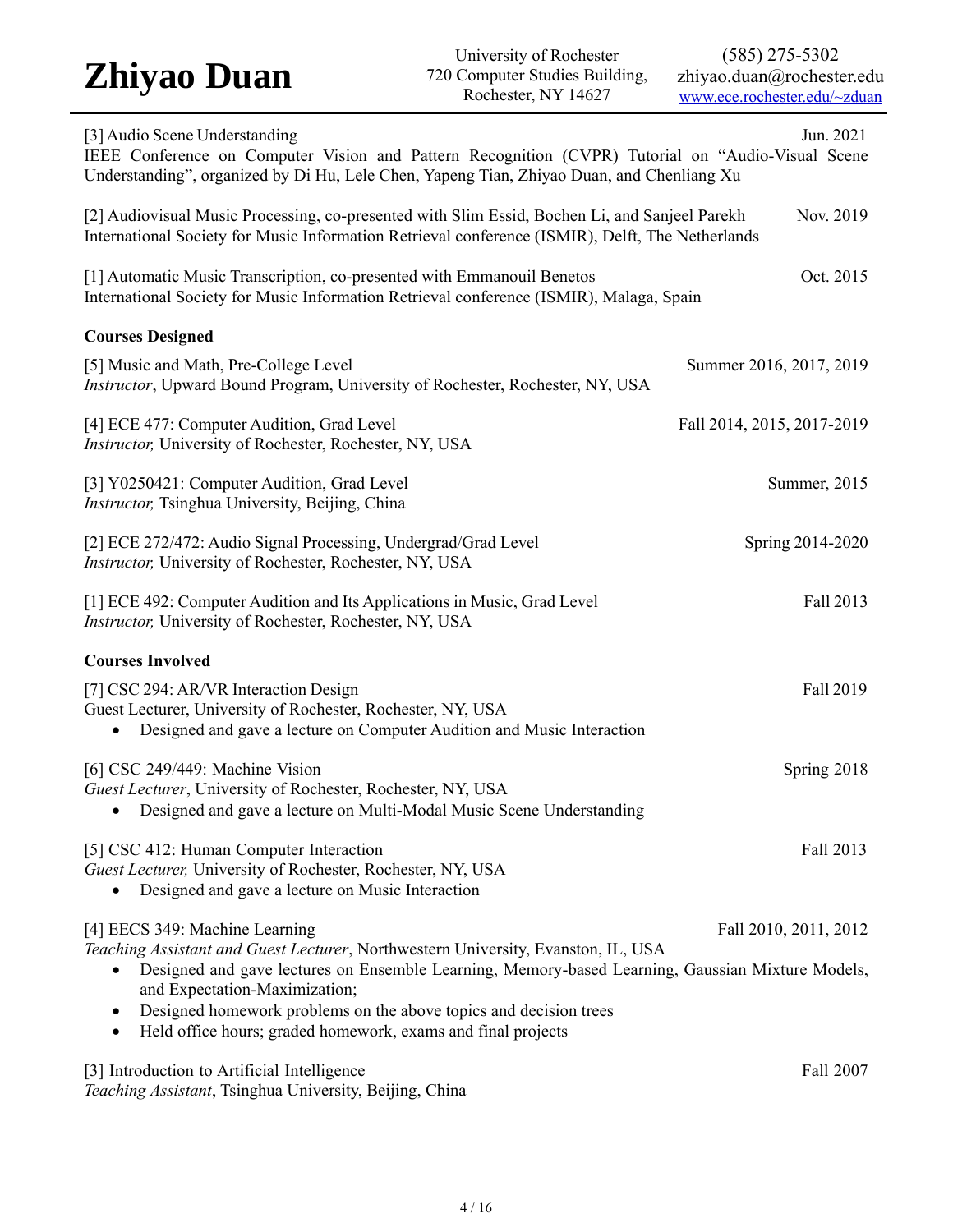(585) 275-5302 zhiyao.duan@rochester.edu [www.ece.rochester.edu/~zduan](http://www.ece.rochester.edu/~zduan)

Held office hours, graded homework and final projects

[2] Object-Oriented Computer Programming (Visual C++) Fall 2007

*Lab Instructor*, Tsinghua University, Beijing China

- Led weekly lab sessions
- Mentored students on final projects; graded homework and final projects

### [1] Fundamentals of Computer Programming (C++) Spring 2006

- Led weekly lab sessions
- Mentored students on final projects; graded homework and final projects

#### **Visiting Scholar Hosting**

- Fei Jiang (visiting PhD student from Beijing Institute of Technology, China, Sep. 2019 Feb. 2021)
- Nan Jiang (visiting PhD student from Tsinghua University, China, September 2019 March 2020)
- Jianyu Fan (visiting PhD student from Simon Fraser University, Canada, March 2020)
- Rui Lu (visiting PhD student from Tsinghua University, China, October 2017 August 2018)
- Hongjuan Zhang (Shanghai University, China, December 2016 December 2017)
- Jun Zhou (Southwest University, China, September 2014 August 2015)

#### **Doctoral Thesis Supervising**

#### *Current*

- Meiying (Melissa) Chen (expected December 2025)
- Anton Selitskiy (expected June 2025)
- Mojtaba Heydari (expected June 2024)
- Frank Cwitkowitz (expected June 2024)
- You (Neil) Zhang (expected June 2024)
- Christos Benetatos (expected June 2023)
- Ge Zhu (expected June 2023)
- Yujia Yan (expected June 2023)

#### *Graduated*

- Bochen Li, *Multi-Modal Analysis for Music Performances,* August 2020 (2021 University of Rochester Outstanding PhD Dissertation Award)
- Yichi Zhang, *Sound Search by Vocal Imitation*, December 2019
- Sefik Emre Eskimez, *Robust Techniques for Generating Talking Faces from Speech*, August 2019, cosupervised with Prof. Wendi Heinzelman
- Andrea Cogliati, *Toward a Human-Centric Automatic Piano Music Transcription System*, December 2017

#### **Doctoral Thesis Reading**

- Yapeng Tian (CS, June 2022)
- Lele Chen (CS, May 2022)
- Zhenyuan Yang (CS, August 2021)
- Sahar Hashemgeloogerdi (ECE, November 2019)
- Jianbo Yuan (CS, September 2019)
- Sarah Smith (ECE, May 2019)
- Priyanga Gunarathne (Simon Business School, May 2018)
- Xiaochang Peng (CS, May 2018)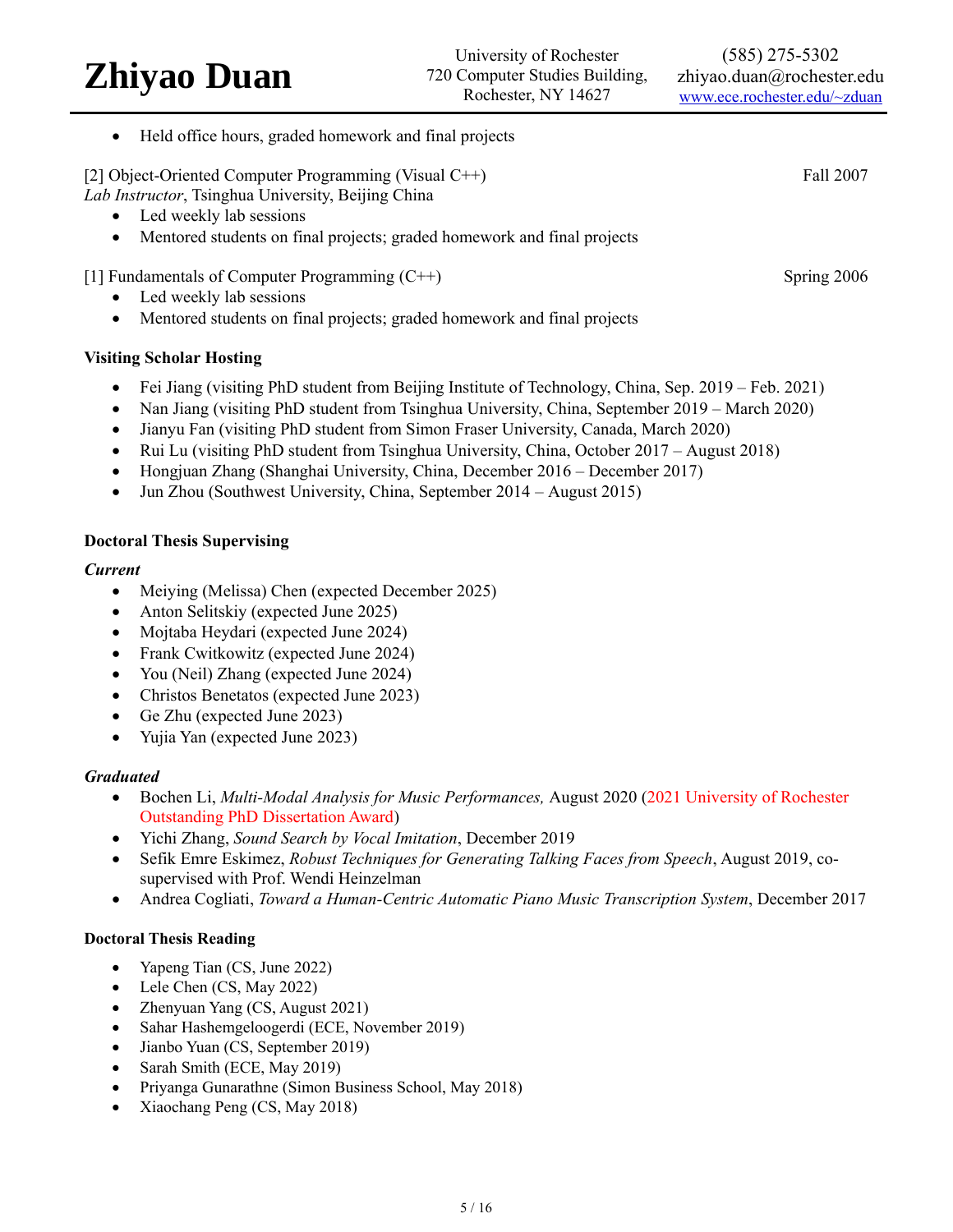- Chen Wang (ECE, December 2017)
- Ahmed Elliethy (ECE, February 2017)
- Dave Anderson (ECE, January 2017)
- Gang Ren (ECE, November 2015)
- He Ba (ECE, February 2015)
- Na Yang (ECE, March 2015)

#### **Master's Student Advising**

| Zewen Song, ECE, U Rochester – Online Music Structural Segmentation                                       | 10/21-05/22     |
|-----------------------------------------------------------------------------------------------------------|-----------------|
| Qiaoyu Yang, ECE, U Rochester – Pitch Relations Between Singing and Speaking of Cantonese Songs 09/21-now |                 |
| Xinhui Chen, CS, U Rochester - Anti-spoofing Speaker Verification                                         | $01/21 - 08/21$ |
| Mingqing Yun, ECE, U Rochester – Multi-talker Localization in Reverberant Environments                    | 01/18-05/19     |
| Isaac Mosebrook, ECE, U Rochester – Parkinson's Disease Diagnosis from Voice                              | 09/18-05/19     |
| Hilary Mogul, ECE, U Rochester – Beamforming with Ambisonics                                              | Fall 2018       |
| Yufei Zhang, ECE, U Rochester - Audio-Visual Pitch Estimation                                             | Summer 2018     |
| Yiming Zhao, ECE, U Rochester - Automatic Lyrics Display System Design                                    | $06/17 - 05/18$ |
| Zhuohuang Zhang, ECE, U Rochester - Speaker Diarization                                                   | 09/16-05/17     |
| Iris Yuping Ren, ECE, U Rochester – Singing Tutoring System                                               | 09/15-12/17     |
| Jonathan Downing, ECE, U Rochester - Thesis on Joint Separation and Dereverberation                       | 01/16-08/16     |
| Jay Biernat, ECE, U Rochester – Music Visualization                                                       | Summer 2016     |
| Marko Stamenovic, ECE, U Rochester - Music Recommendation                                                 | Summer 2016     |
| Xinzhao Liu, ECE, U Rochester – Thesis on Audio-Visual Music Performance Analysis                         | $05/15 - 05/16$ |
| Hanqing Wen, ECE, U Rochester – Music Onset Detection                                                     | $06/15 - 05/16$ |
| Zejin Li, ECE, U Rochester – Audio-Visual Guitar Transcription                                            | Summer 2015     |
| Yuhui Chen, ECE, U Rochester - Audio-Visual Guitar Transcription                                          | Summer 2015     |
| Shumin Xu, ECE, U Rochester – Music Universe                                                              | 09/14-05/15     |
| David Heid, ECE, U Rochester - Vibrato Analysis                                                           | $01/15 - 05/15$ |
| Andrew Trahan, ECE, U Rochester – Thesis on Drum Kit Transcription                                        | Spring 2014     |
| Jonathan Springer, EECS, Northwestern University – Bird Species Recognition                               | Fall 2012       |
| Jesse Bowman, EECS, Northwestern University – Real-time Multi-pitch Estimation for Guitars                | 07/2018-06/2011 |

### **Undergraduate Research Advising**

| Yongyi Zang, ECE, U Rochester                                                          | Summer $2021 -$ Spring $2022$ |
|----------------------------------------------------------------------------------------|-------------------------------|
| Jordan Darefsky, CS, U Rochester                                                       | Fall 2021                     |
| Chanha Kim, Pomona College, NSF REU Site on Music, Media and Mind                      | Summer 2021                   |
| Farrah Pierre-Louis, Simmons University, NSF REU Site on Music, Media and Mind         | Summer 2021                   |
| Panzhen Wu, Math & Music                                                               | Spring 2021                   |
| Qiaoyu Yang, CS, U Rochester                                                           | Spring 2021                   |
| Mingrui Yuan, EE, Tsinghua University, Visiting Student                                | Summer 2019                   |
| Hangyu Li, EE, Beihang University, Visiting Student                                    | Summer 2019                   |
| Yinghao Ma, Math, Peking University, Visiting Student                                  | Summer 2019                   |
| Daniel Dopp, Kentucky University, NSF REU Site on Music, Media and Mind                | Summer 2019                   |
| Nick Creel, Marlboro College, NSF REU Site on Music, Media and Mind                    | Summer 2019                   |
| Yiting Zhang, ECE, University of Rochester, Xerox Engineering Fellowship               | Summer $2018 -$ Spring $2019$ |
| Peizhe Gao, CS, Beihang University, Visiting Student                                   | Summer 2018                   |
| Junyi Fan, China University of Geosciences, Visiting Student                           | Spring and Summer 2018        |
| Zhihan Zhou, Math, Zhejiang University, Visiting Student                               | Summer 2017                   |
| Andrew Smith, CS, University of Central Florida, NSF REU Site on Music, Media and Mind | Summer 2017                   |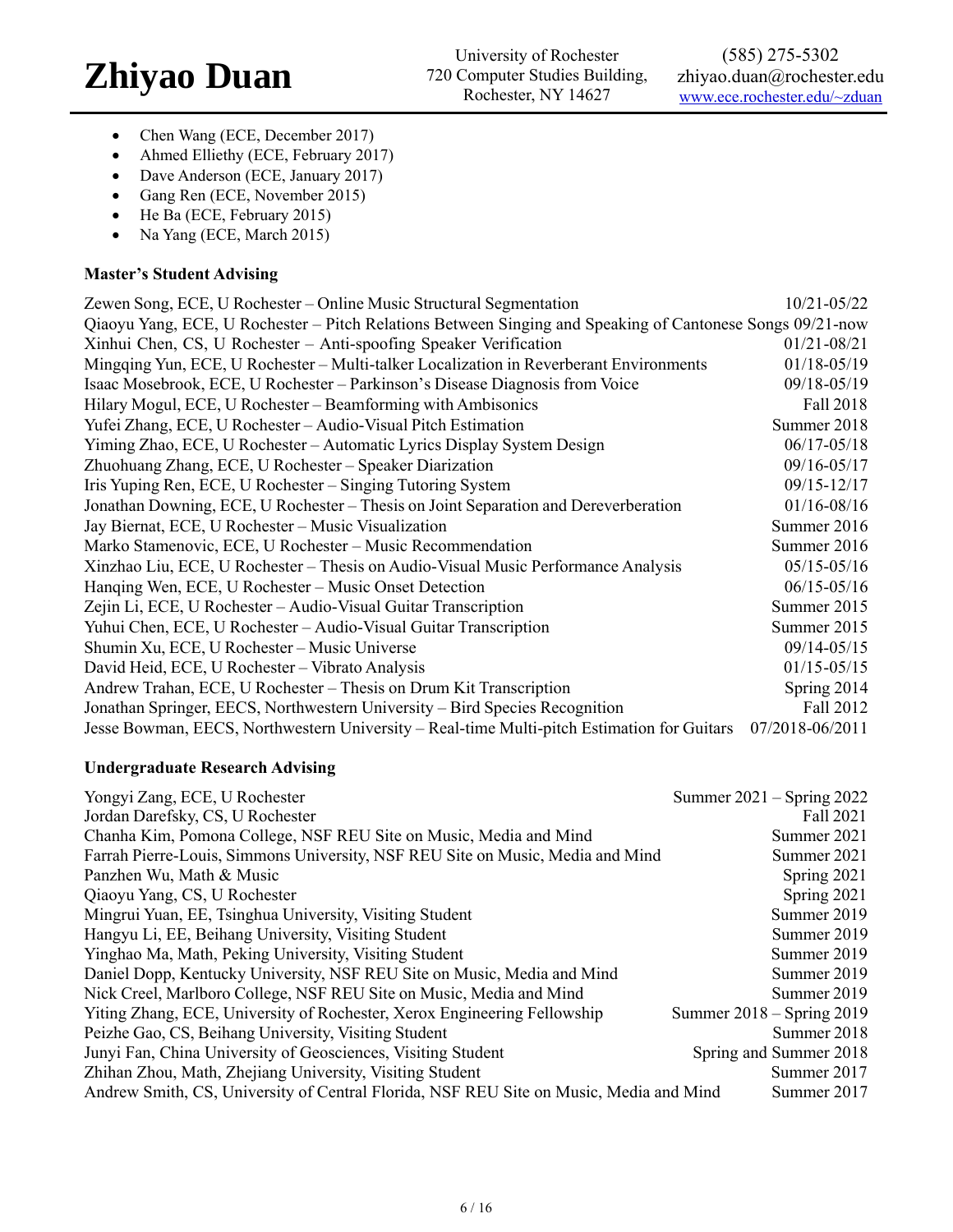University of Rochester 720 Computer Studies Building, Rochester, NY 14627

(585) 275-5302 zhiyao.duan@rochester.edu [www.ece.rochester.edu/~zduan](http://www.ece.rochester.edu/~zduan)

Arlen Fan, ECE, University of Rochester, NSF REU Site on Music, Media and Mind Summer 2017 Ayumi Yuasa, ECE, University of Rochester, NSF REU Student Summer 2017 Ryan Bhular, ECE University of Rochester, NSF REU Student Summer 2017 Meixiao Han, ECE, University of Rochester, Undergraduate Researcher Summer 2017 Yukun Chen, ECE, University of Rochester, Undergraduate Researcher Summer and Fall 2016 Karan Vombatkere, ECE, University of Rochester, Xerox Engineering Fellowship Summer 2016 Steven Belitzky, ECE, University of Rochester, Discover Grant Researcher Summer 2016 Almas Abdibayev, CS, Nazarbayev University, Visiting Student Summer 2015 Ibrahim Akbar, ECE, University of Rochester, Undergraduate Researcher Spring 2015 Haowen Pan, ECE, University of Rochester, Xerox Engineering Fellowship Summer 2014 Prem Seetharaman, EECS, Northwestern University Winter 2012 Jiawei Lyu, Automation, Tsinghua University Spring 2008

### **PUBLICATIONS**

#### **Book Chapters**

[2] Bryan Pardo, Antoine Liutkus, **Zhiyao Duan**, Gaël Richard, "Applying source separation to music," in *Audio Source Separation and Speech Enhancement*, eds. E. Vincent, T. Virtanen, S. Gannot. Wiley, pp. 347-376, 2018.

[1] Bryan Pardo, Zafar Rafii, and **Zhiyao Duan**, "Audio source separation in a musical context," in *Springer Handbook of Systematic Musicology*, ed. Rolf Bader. Springer-Verlag Berlin Heidelberg, pp. 285-298, 2018.

#### **Journal Publications**

[27] Bochen Li, Yuxuan Wang, and **Zhiyao Duan**, "Audiovisual singing voice separation," *Transactions of the International Society for Music Information Retrieval*, vol. 4, no. 1, pp. 195-209, 2021.

[26] Sefik Emre Eskimez, You Zhang, and Zhiyao Duan, "Speech driven talking face generation from a single image and an emotion condition," *IEEE Transactions on Multimedia*, 2021.

[25] You Zhang, Fei Jiang, and Zhiyao Duan, "One-class learning towards synthetic voice spoofing detection," *IEEE Signal Processing Letters*, vol. 28, pp. 937-941, 2021.

[24] Fei Jiang and **Zhiyao Duan**, "Speaker attractor network: generalizing speech separation to unseen numbers of sources," *IEEE Signal Processing Letters*, vol 27, pp. 1859-1863, 2020.

[23] Sefik Emre Eskimez, Ross Maddox, Chenliang Xu, and **Zhiyao Duan**, "Noise-resilient training method for face landmark generation from speech," *IEEE/ACM Transactions on Audio Speech and Language Processing*, accepted with minor revision, 2019.

[22] Bochen Li, Karthik Denish, Chenliang Xu, Gaurav Sharma, and **Zhiyao Duan**, "Online audio-visual source association for chamber music performances," *Transactions of the International Society for Music Information Retrieval*, vol. 2, no. 1, pp.29–42, 2019.

[21] Rui Lu, **Zhiyao Duan**, and Changshui Zhang, "Audio-visual deep clustering for speech separation," *IEEE/ACM Transactions on Audio Speech and Language Processing*, vol. 27, no. 11, pp. 1697-1712, 2019.

[20] Sefik Emre Eskimez, Kazuhito Koishida, and **Zhiyao Duan**, "Adversarial training for speech super-resolution," accepted by *IEEE Journal of Selected Topics in Signal Processing*.

[19] **Zhiyao Duan**\*, Slim Essid\*, Cynthia C. S. Liem\*, Gaël Richard\*, "Audio-visual analysis of music performances," *IEEE Signal Processing Magazine,* vol. 36, no. 1, pp. 63-73, 2019. (\* authors in alphabetical order)

[18] Emmanouil Benetos\*, Simon Dixon\*, **Zhiyao Duan**\*, and Sebastian Ewert\*, "Automatic music transcription: an overview," *IEEE Signal Processing Magazine,* vol. 36, no. 1, pp. 20-30, 2019. (\* authors in alphabetical order)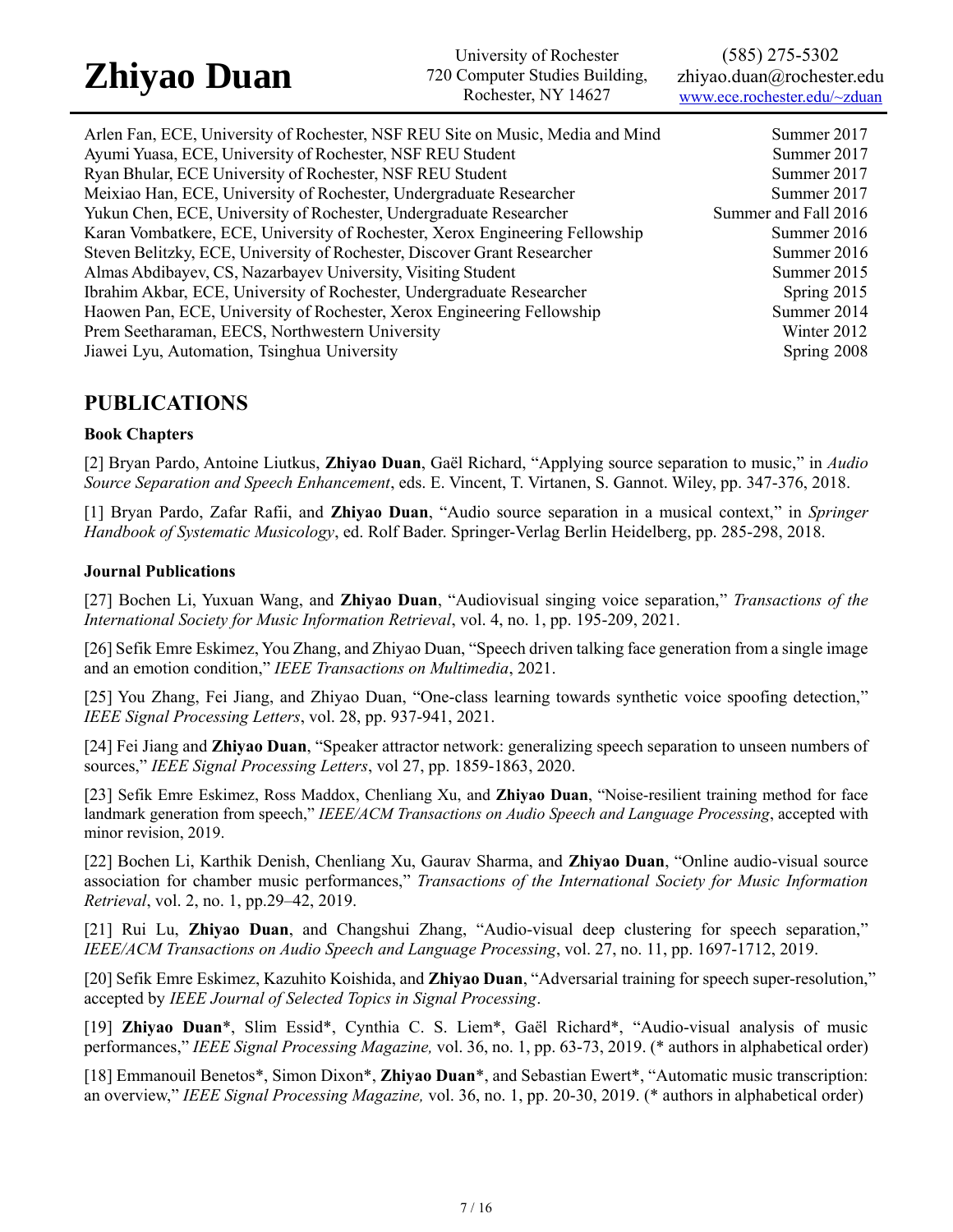[17] Yichi Zhang, Bryan Pardo, and **Zhiyao Duan**, Siamese style convolutional neural networks for sound search by vocal imitation, accepted by *IEEE/ACM Transactions on Audio Speech and Language Processing,* vol. 27, no. 2, pp. 429-441, 2019.

[16] Bochen Li\*, Xinzhao Liu\*, Karthik Dinesh, **Zhiyao Duan**, and Gaurav Sharma, "Creating a multi-track classical music performance dataset for multi-modal music analysis: challenges, insights, and applications," *IEEE Transactions on Multimedia*, vol., 21, no. 2, pp. 522-535, 2019. (\* equal contribution)

[15] Rui Lu, **Zhiyao Duan**, and Changshui Zhang, "Listen and look: audio-visual matching assisted speech source separation", *IEEE Signal Processing Letters*, vol. 25, no. 9, 2018.

[14] Sefik Emre Eskimez, Peter Soufleris, **Zhiyao Duan**, and Wendi Heinzelman, "Front-end speech enhancement for commercial speaker verification systems," *Speech Communication*, vol. 99, no. pp. 101-113, 2018.

[13] Shiwei Yu, Hongjuan Zhang, and **Zhiyao Duan**, "Singing voice separation by low-rank and sparse spectrogram decomposition with pre-learned dictionaries," *Journal of the Audio Engineering Society*, vol. 65, no. 5, pp. 377- 388, 2017.

[12] Andrea Cogliati, **Zhiyao Duan**, and Brendt Wohlberg, "Piano transcription with convolutional sparse lateral inhibition," *IEEE Signal Processing Letters*, vol. 24, no. 4, pp. 392-396, 2017.

[11] David Temperley, Iris Ren, and **Zhiyao Duan**, "Mediant mixture and 'blue notes' in rock: An exploratory study," accepted by *Music Theory Online*, 2017.

[10] Na Yang, Jianbo Yuan, Yun Zhou, Ilker Demirkol, **Zhiyao Duan**, Wendi Heinzelman, and Melissa Sturge-Apple, "Enhanced multiclass SVM with thresholding fusion for speech-based emotion classification," *International Journal of Speech Technology*, vol. 20, no. 1, pp. 27-41, 2017. DOI: 10.1007/s10772-016-9364-2.

[9] Bochen Li and **Zhiyao Duan**, "An approach to score following for piano performances with the sustained effect," *IEEE/ACM Trans. Audio Speech Language Process.*, vol. 24, no. 12, pp. 2425-2438, 2016.

[8] Andrea Cogliati, **Zhiyao Duan**, and Brendt Wohlberg, "Context-dependent piano music transcription with convolutional sparse coding," *IEEE/ACM Trans. Audio Speech Language Process.*, vol. 24, no. 12, pp. 2218-2230, 2016.

[7] Yichi Zhang and **Zhiyao Duan**, "Supervised and unsupervised sound retrieval by vocal imitation," *Journal of Audio Engineering Society*, vol. 64, no. 7/8, pp. 533-543, 2016.

[6] Francisco J. Rodriguez-Serrano, **Zhiyao Duan**, Pedro Vera-Candeas, Bryan Pardo, and Julio J. Carabias-Orti, "Online score-informed source separation with adaptive instrument models," *Journal of New Music Research*, vol., 44, no. 2, pp., 83-96, 2015. DOI: 10.1080/09298215.2014.989174.

[5] Zafar Rafii, **Zhiyao Duan**, and Bryan Pardo, "Combining rhythm-based and pitch-based methods for background and melody separation," *IEEE Trans. Audio Speech Language Process.*, vol. 22, no. 12, pp. 1884-1893, 2014.

[4] **Zhiyao Duan**, Jinyu Han, and Bryan Pardo, "Multi-pitch streaming of harmonic sound mixtures," *IEEE Trans. Audio Speech Language Process.*, vol. 22, no. 1, pp. 138-150, 2014.

[3] **Zhiyao Duan** and Bryan Pardo, "Soundprism: an online system for score-informed source separation of music audio," *IEEE Journal of Selected Topics in Signal Processing*., vol. 5, no. 6, pp. 1205-1215, 2011.

[2] **Zhiyao Duan**, Bryan Pardo, and Changshui Zhang, "Multiple fundamental frequency estimation by modeling spectral peaks and non-peak regions," *IEEE Trans. Audio Speech Language Process*., vol. 18, no. 8, pp. 2121-2133, 2010.

[1] **Zhiyao Duan**, Yungang Zhang, Changshui Zhang, and Zhenwei Shi, "Unsupervised single-channel music source separation by average harmonic structure modeling," *IEEE Trans. Audio Speech Language Process*., vol. 16, no. 4, pp. 766-778, 2008.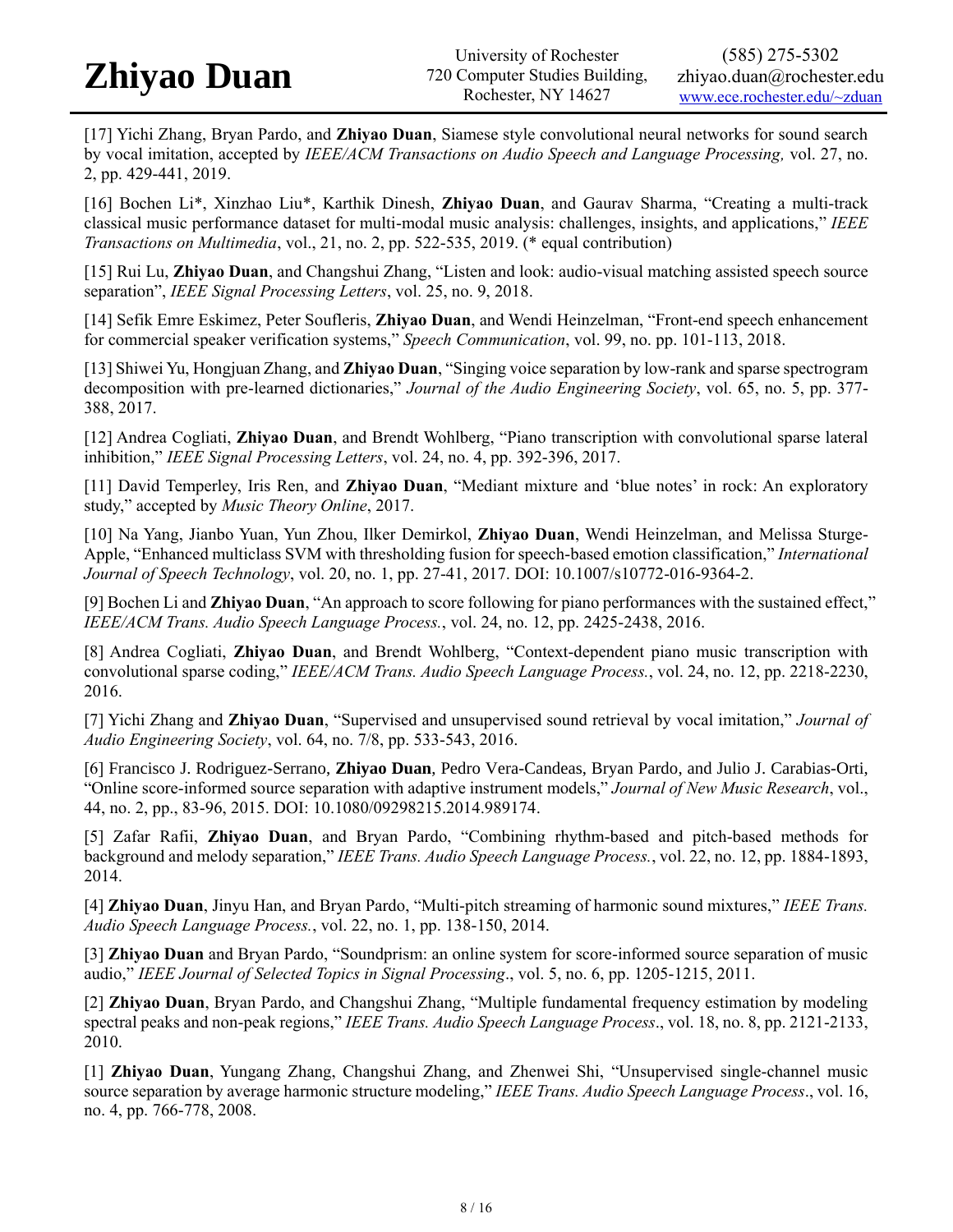#### **Peer-reviewed Conference Publications**

[62] You Zhang, Ge Zhu, and **Zhiyao Duan**, "A probabilistic fusion framework for spoofing aware speaker verification," accepted by The Speaker and Languange Recognition Workshop (Odyssey), 2022.

[61] Frank Cwitkowitz, Jonathan Driedger and **Zhiyao Duan**, "A data-driven methodology for considering feasibility and pairwise likelihood in deep learning based guitar tablature transcription systems," accepted by The Sound and Music Computing Conference (SMC), 2022.

[60] Frank Cwitkowitz, Mojtaba Heydari and **Zhiyao Duan**, "Learning sparse analytic filters for piano transcription," accepted by The Sound and Music Computing Conference (SMC), 2022.

[59] Mojtaba Heydari, Matthew McCallum, Andreas Ehmann, and **Zhiyao Duan**, "A novel 1d state space for efficient music rhythmic analysis," accepted by *IEEE International Conference on Acoustics, Speech and Signal Processing (ICASSP)*, 2022. (video/poster presentation)

[58] Ge Zhu, Frank Cwitkowitz, and **Zhiyao Duan**, "A study of the robustness of raw waveform based speaker embeddings under mismatched conditions," accepted by *IEEE International Conference on Acoustics, Speech and Signal Processing (ICASSP)*, 2022. (video/poster presentation)

[57] Rui Lu, Baigong Zheng, Jiarui Hai, Fei Tao, **Zhiyao Duan**, and Ji Liu, "Progressive teacher-student training framework for music tagging," accepted by *IEEE International Conference on Acoustics, Speech and Signal Processing (ICASSP)*, 2022. (video/poster presentation)

[56] Yujia Yan, Frank Cwitkowitz, and **Zhiyao Duan**, "Skipping the frame-level: Event-based piano transcription with neural semi-CRFs," in *Proc. The Thirty-fifth Conference on Neural Information Processing Systems (NeurIPS)*, 2021. (video/poster presentation)

[55] Xinhui Chen\*, You Zhang\*, Ge Zhu\*, and **Zhiyao Duan**, "UR channel-robust synthetic speech detection system for ASVspoof 2021," accepted by *ASVspoof 2021 workshop*, 2021. (\* equal contribution) (oral presentation)

[54] Mojtaba Heydari, Frank Cwitkowitz, and **Zhiyao Duan**, "BeatNet: A real-time music integrated beat and downbeat tracker," in *Proc. International Society for Music Information Retrieval Conference (ISMIR)*, 2021. (video/poster presentation)

[53] Abudukelimu Wuerkaixi, Christodoulos Benetatos, **Zhiyao Duan**, and Changshui Zhang, "CollageNet: Fusing arbitrary melody and accompaniment into a coherent song," in Proc. *International Society for Music Information Retrieval Conference (ISMIR)*, 2021. (video/poster presentation)

[52] You Zhang, Ge Zhu, Fei Jiang, and **Zhiyao Duan**, "An empirical study on channel effects for synthetic voice spoofing countermeasure systems," in *Proc. Interspeech*, 2021. (video/poster presentation)

[51] Ge Zhu, Fei Jiang, and **Zhiyao Duan**, "Y-vector: Multiscale waveform encoder for speaker embedding," in *Proc. Interspeech*, 2021. (video/poster presentation)

[50] Mojtaba Heydari and **Zhiyao Duan**, "Don't look back: An online beat tracking method using RNN and enhanced particle filtering," in *Proc. IEEE International Conference on Acoustics, Speech and Signal Processing (ICASSP)*, 2021. (video/poster presentation)

[49] Nan Jiang, Sheng Jin, **Zhiyao Duan**, and Changshui Zhang, "When counterpoint meets Chinese folk melodies," in *Proc. The Thirty-fourth Conference on Neural Information Processing Systems (NeurIPS)*, 2020. (video/poster presentation)

[48] Christodoulos Benetatos, Joseph VanderStel, and **Zhiyao Duan**, "BachDuet: A deep learning system for human-machine counterpoint improvisation," in *Proc. International Conference on New Interfaces for Musical Expression (NIME)*, 2020. (video/oral presentation)

[47] Sefik Emre Eskimez, Ross Maddox, Chenliang Xu, and **Zhiyao Duan**, "End-to-end generation of talking faces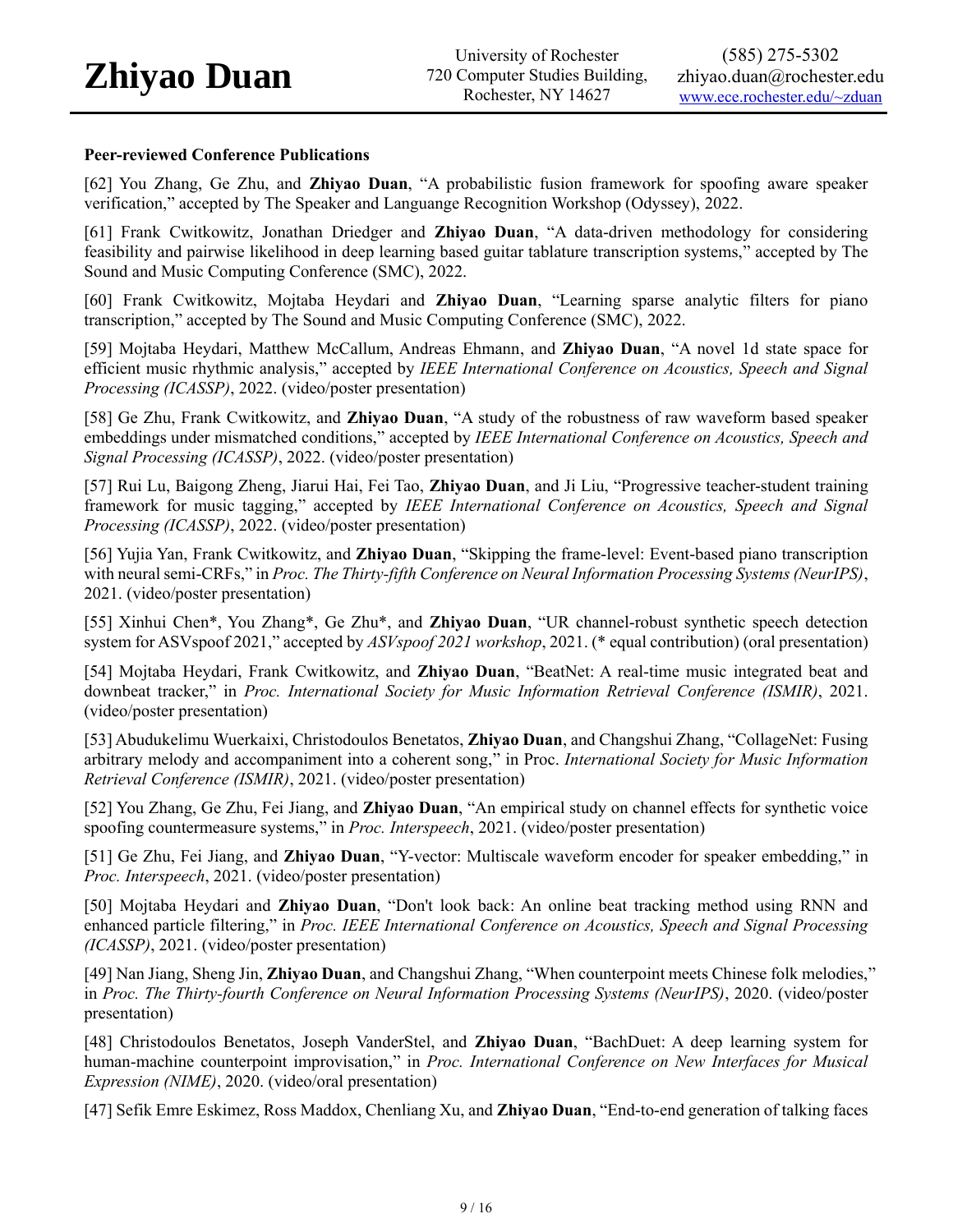from noisy speech," in *Proc. International Conference on Acoustics, Speech and Signal Processing (ICASSP)*, 2020. (video/poster presentation)

[46] Yichi Zhang, Junbo Hu, Yiting Zhang, Bryan Pardo, and **Zhiyao Duan**, "Vroom!: A search engine for sounds by vocal imitation queries," in Proc. *ACM SIGIR Conference on Human Information Interaction and Retrieval (CHIIR)*, 2020. (oral presentation)

[45] Nan Jiang, Sheng Jin, **Zhiyao Duan**, and Changshui Zhang, "RL-Duet: Online music accompaniment generation using deep reinforcement learning," accepted by *AAAI*, 2020. (oral/poster presentation)

[44] Lele Chen, Ross K. Maddox, **Zhiyao Duan**, and Chenliang Xu, "Hierarchical cross-modal talking face generation with dynamic pixel-wise loss," in *Proc. CVPR*, 2019.

[43] Bongjun Kim, Madhav Ghei, Bryan Pardo, and **Zhiyao Duan**, "Vocal Imitation Set: a dataset of vocally imitated sound events using the AudioSet ontology," in *Proc. of the Detection and Classification of Acoustic Scenes and Events Workshop (DCASE)*, 2018, pp. 148-152.

[42] Yapeng Tian, Jing Shi, Bochen Li, **Zhiyao Duan**, and Chenliang Xu, "Audio-visual event localization in unconstrained videos," accepted by *European Conference on Computer Vision (ECCV)*, 2018, pp. 247-263.

[41] Lele Chen, Zhiheng Li, Ross Maddox, **Zhiyao Duan**, and Chenliang Xu, "Lip movements generation at a glance," accepted by *European Conference on Computer Vision (ECCV)*, 2018, pp. 520-535.

[40] Bochen Li, Akira Maezawa, and **Zhiyao Duan**, "Skeleton plays piano: online generation of pianist body movements from MIDI performance," accepted by *International Society for Music Information Retrieval Conference (ISMIR)*, 2018, pp. 218-224 (oral/poster presentation).

[39] Yujia Yan, Ethan Lustig, Joseph Vaderstel, and **Zhiyao Duan**, "Part-invariant model for music generation and harmonization," accepted by *International Society for Music Information Retrieval Conference (ISMIR)*, 2018, pp. 204-210. (oral/poster presentation)

[38] Sefik Emre Eskimez, Ross K. Maddox, Chenliang Xu, and **Zhiyao Duan**, "Generating talking face landmarks from speech," in Proc. *International Conference on Latent Variable Analysis and Signal Separation (LVA/ICA)*, 2018. (poster presentation)

[37] Zhihan Zhou, Yichi Zhang, and **Zhiyao Duan**, "Joint speaker diarization and recognition using convolutional and recurrent neural networks," accepted by *IEEE International Conference on Acoustics, Speech and Signal Processing (ICASSP)*, 2018, pp. 2496-2500. (poster presentation)

[36] Xueyang Wang, Ryan Stables, Bochen Li, and **Zhiyao Duan**, "Score-aligned polyphonic microtiming estimation," accepted by *IEEE International Conference on Acoustics, Speech and Signal Processing (ICASSP)*, 2018, pp. 361-365. (poster presentation)

[35] Sefik Emre Eskimez, **Zhiyao Duan**, and Wendi Heinzelman, "Unsupervised learning approach to feature analysis for automatic speech emotion recognition," accepted by *IEEE International Conference on Acoustics, Speech and Signal Processing (ICASSP)*, 2018, pp. 5099-5103. (poster presentation)

[34] Yichi Zhang and **Zhiyao Duan**, "Visualization and interpretation of Siamese style convolutional neural networks for sound search by vocal imitation," accepted *by IEEE International Conference on Acoustics, Speech and Signal Processing (ICASSP)*, 2018. (oral presentation)

[33] Rui Lu, **Zhiyao Duan**, and Changshui Zhang, "Multi-scale recurrent neural network for sound event detection," accepted by *IEEE International Conference on Acoustics, Speech and Signal Processing (ICASSP)*, 2018, pp. 131- 135. (oral presentation)

[32] Lele Chen, Sudhanshu Srivastava, **Zhiyao Duan**, and Chenliang Xu, "Deep cross-modal audio-visual generation," accepted by *ACM Multimedia Thematic Workshops*, 2017. (poster presentation)

[31] Yichi Zhang and **Zhiyao Duan**, "IMINET: convolutional semi-Siamese networks for sound search by vocal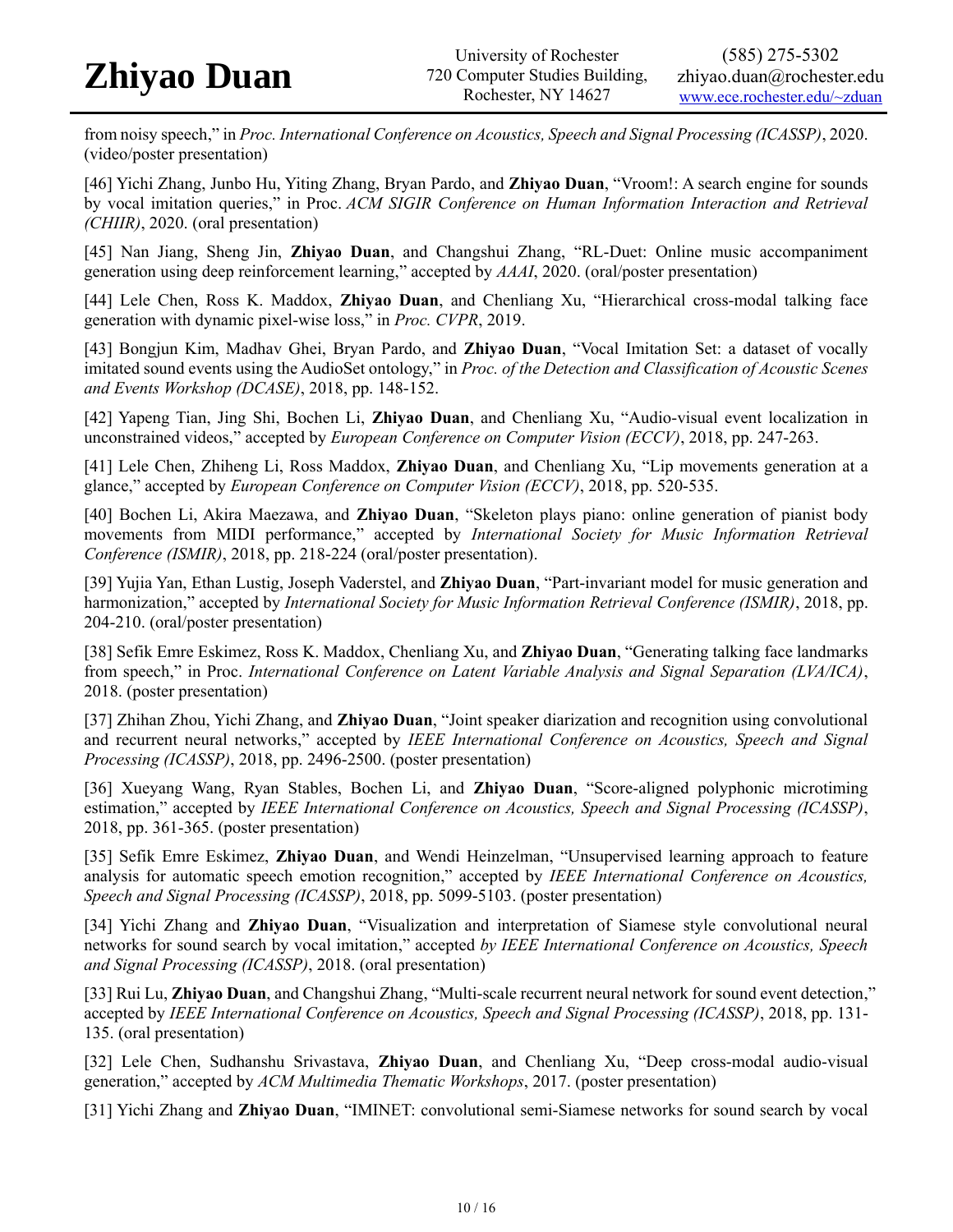imitation," accepted by IEEE Workshop on Applications of Signal Processing to Audio and Acoustics (WASPAA), 2017. (poster presentation)

[30] Rui Lu, **Zhiyao Duan**, and Changshui Zhang, "Metric learning based data augmentation for environmental sound classification," accepted by IEEE Workshop on Applications of Signal Processing to Audio and Acoustics (WASPAA), 2017. (oral presentation)

[29] Bochen Li, Karthik Dinesh, Gaurav Sharma, and **Zhiyao Duan**, "Video-based vibrato detection and analysis for polyphonic string music," accepted by International Society for Music Information Retrieval Conference (ISMIR), 2017. (oral presentation) (best paper nomination)

[28] Andrea Cogliati and **Zhiyao Duan**, "A metric for music notation transcription accuracy," accepted by International Society for Music Information Retrieval Conference (ISMIR), 2017. (poster presentation)

[27] Bochen Li, Chenliang Xu, and **Zhiyao Duan**, "Audio-visual source association for string ensembles through multi-modal vibrato analysis," in *Proc. 14th Sound and Computing Conference (SMC)*, 2017. (oral presentation) (best paper award)

[26] Bochen Li, Karthik Dinesh, **Zhiyao Duan**, and Gaurav Sharma, "See and listen: score-informed association of sound tracks to players in chamber music performance videos," accepted by *IEEE International Conference on Acoustics, Speech and Signal Processing (ICASSP)*, 2017. (oral presentation)

[25] Karthik Dinesh\*, Bochen Li\*, Xinzhao Liu, **Zhiyao Duan**, and Gaurav Sharma, "Visually informed multipitch analysis of string ensembles," accepted by *IEEE International Conference on Acoustics, Speech and Signal Processing (ICASSP)*, 2017. (\* equal contribution) (poster presentation)

[24] Rui Lu, Kailun Wu, **Zhiyao Duan**, and Changshui Zhang, "Deep ranking: triplet MatchNet for music metric learning," accepted by *IEEE International Conference on Acoustics, Speech and Signal Processing (ICASSP)*, 2017. (oral presentation)

[23] Sefik Emre Eskimez, Melissa Sturge-Appley, **Zhiyao Duan**, and Wendi Heinzelman, "WISE: web-based interactive speech emotion classification," accepted by 4th Workshop on Sentiment Analysis where AI meets Psychology (SAAIP), 2016. (oral presentation)

[22] Andrea Cogliati, David Temperley, and **Zhiyao Duan**, "Transcribing human piano performances into music notation," in *Proc. International Society for Music Information Retrieval Conference (ISMIR)*, 2016. (poster presentation)

[21] Sefik Emre Eskimez, Kenneth Imade, Na Yang, Melissa Sturge-Apple, **Zhiyao Duan**, and Wendi Heinzelman, "Emotion classification: How does an automated system compare to naive human coders?," in *Proc. IEEE International Conference on Acoustics, Speech and Signal Processing (ICASSP)*, 2016. (oral presentation)

[20] Yichi Zhang and **Zhiyao Duan**, "IMISOUND: An unsupervised system for sound query by vocal imitation," in *Proc. IEEE International Conference on Acoustics, Speech and Signal Processing (ICASSP)*, 2016. (oral presentation)

[19] Andrea Cogliati, **Zhiyao Duan**, Brendt Wohlberg, "Piano music transcription with fast convolutional sparse coding," in *Proc. IEEE International Workshop on Machine Learning for Signal Processing (MLSP)*, 2015. (poster presentation)

[18] Yichi Zhang and **Zhiyao Duan**, "Retrieving sounds by vocal imitation recognition," in *Proc. IEEE International Workshop on Machine Learning for Signal Processing (MLSP)*, 2015. (poster presentation)

[17] Jun Zhou, Shuo Chen, and **Zhiyao Duan**, "Rotational reset strategy for online semi-supervised NMF-based speech enhancement for long recordings," in *Proc. IEEE Workshop on Applications of Signal Processing to Audio and Acoustics (WASPAA)*, 2015. (poster presentation)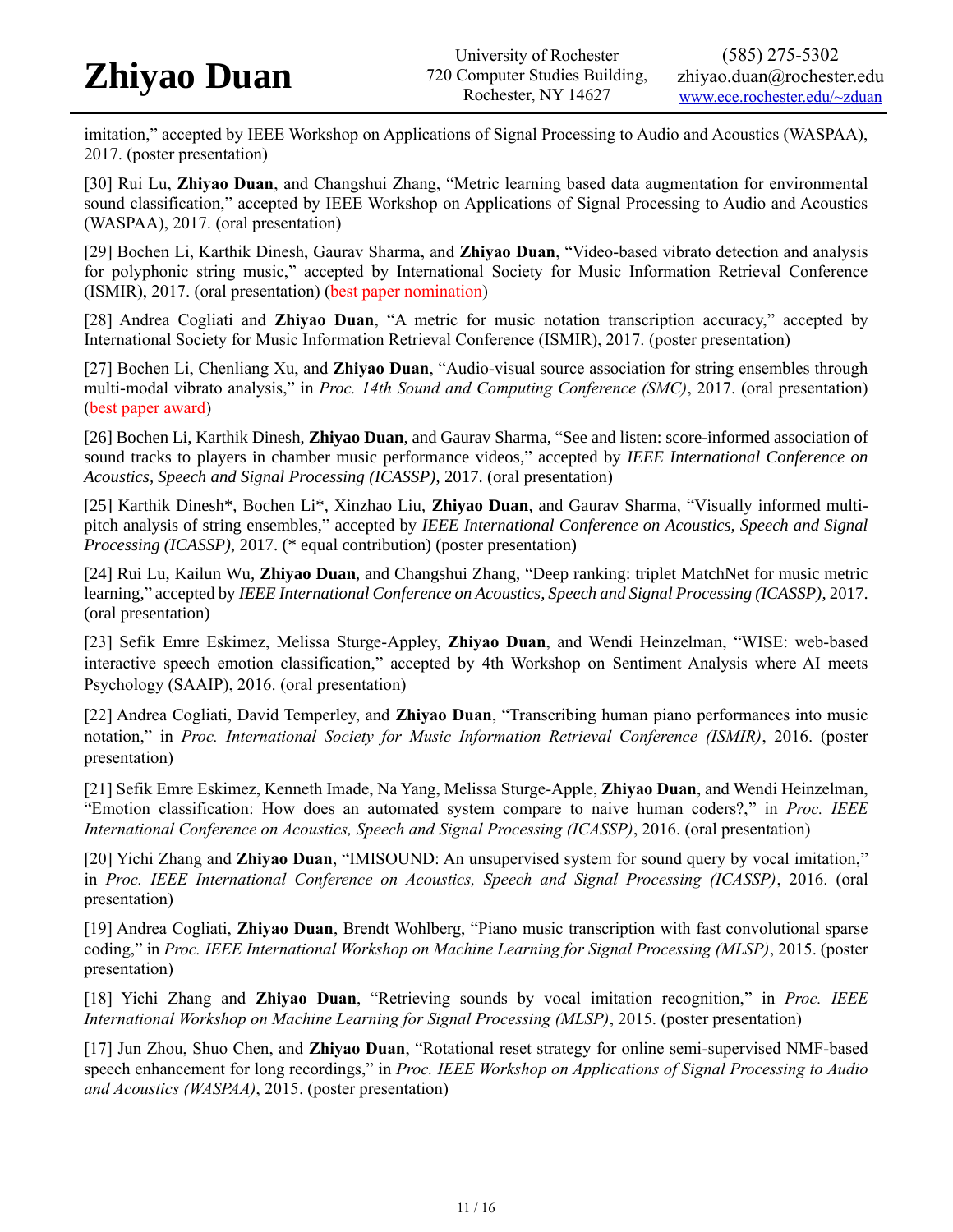[16] Bochen Li and **Zhiyao Duan**, "Score following for piano performances with sustain-pedal effects," in *Proc. International Society for Music Information Retrieval Conference (ISMIR)*, 2015, pp. 469-475. (poster presentation)

[15] Andrea Cogliati and **Zhiyao Duan**, "Piano music transcription modeling note temporal evolution," in *Proc. IEEE International Conference on Acoustics, Speech and Signal Processing (ICASSP)*, 2015, pp. 429-433. (poster presentation)

[14] **Zhiyao Duan** and David Temperley, "Note-level music transcription by maximum likelihood sampling," in *Proc. International Society for Music Information Retrieval Conference (ISMIR)*, 2014, pp. 181-186. (oral presentation)

[13] **Zhiyao Duan**, Bryan Pardo, Laurent Daudet, "A novel cepstral representation for timbre modeling of sound sources in polyphonic mixtures," in *Proc. IEEE International Conference on Acoustics, Speech and Signal Processing (ICASSP)*, 2014, pp. 7495-7499. (poster presentation)

[12] Jonathan Springer, **Zhiyao Duan** and Bryan Pardo, "Approaches to multiple concurrent species bird song recognition," in the *2nd International Workshop on Machine Listening in Multisource Environments (CHIME)*, 2013. (poster presentation)

[11] **Zhiyao Duan**, Gautham Mysore and Paris Smaragdis, "Speech enhancement by online non-negative spectrogram decomposition in non-stationary noise environments," in *Proc. InterSpeech*, 2012, Portland, Oregon. (oral presentation)

[10] **Zhiyao Duan**, Gautham Mysore and Paris Smaragdis, "Online PLCA for real-time semi-supervised source separation," in *Proc. International Conference on Latent Variable Analysis and Signal Separation (LVA/ICA)*, LNCS 7191, pp. 34-41, 2012. (oral presentation)

[9] **Zhiyao Duan** and Bryan Pardo, "Aligning semi-improvised music audio with its lead sheet," in *Proc. International Society for Music Information Retrieval Conference (ISMIR)*, 2011, pp. 513-518. (poster presentation)

[8] **Zhiyao Duan** and Bryan Pardo, "A state space model for online polyphonic audio-score alignment," in *Proc. IEEE International Conference on Acoustics, Speech and Signal Processing (ICASSP)*, 2011, pp. 197-200. (poster presentation)

[7] **Zhiyao Duan**, Jinyu Han and Bryan Pardo, "Song-level multi-pitch tracking by heavily constrained clustering," in *Proc. IEEE International Conference on Acoustics, Speech and Signal Processing (ICASSP),* 2010, pp. 57-60. (oral presentation)

[6] **Zhiyao Duan**, Jinyu Han, and Bryan Pardo, "Harmonically informed multi-pitch tracking," in *Proc. International Society for Music Information Retrieval Conference (ISMIR)*, 2009, pp. 333-338. (oral presentation)

[5] **Zhiyao Duan**, Lie Lu, and Changshui Zhang, **"**Collective annotation of music from multiple semantic categories," in *Proc. International Conference on Music Information Retrieval (ISMIR)*, 2008, pp. 237-242. (poster presentation)

[4] **Zhiyao Duan**, Lie Lu, and Changshui Zhang, "Audio tonality mode classification without tonic annotations," in *Proc. International Conference on Multimedia & Expo (ICME)*, 2008, pp. 1361-1364. (poster presentation)

[3] **Zhiyao Duan**, Changshui Zhang, "A maximum likelihood approach to multiple fundamental frequency estimation from the amplitude spectrum peaks," in *Music, Brain and Cognition (MBC) workshop in the Twentyfirst Annual Conference on Neural Information Processing Systems (NIPS)*, 2007. (spotlight and poster presentation)

[2] **Zhiyao Duan**, Dan Zhang, Changshui Zhang, and Zhenwei Shi, "Multi-pitch estimation based on partial event and support transfer," in *Proc. International Conference on Multimedia & Expo (ICME)*, 2007, pp.216-219. (poster presentation)

[1] Nelson Lee, **Zhiyao Duan**, and Julius O. Smith, "Excitation signal extraction for guitar tones," in *Proc.*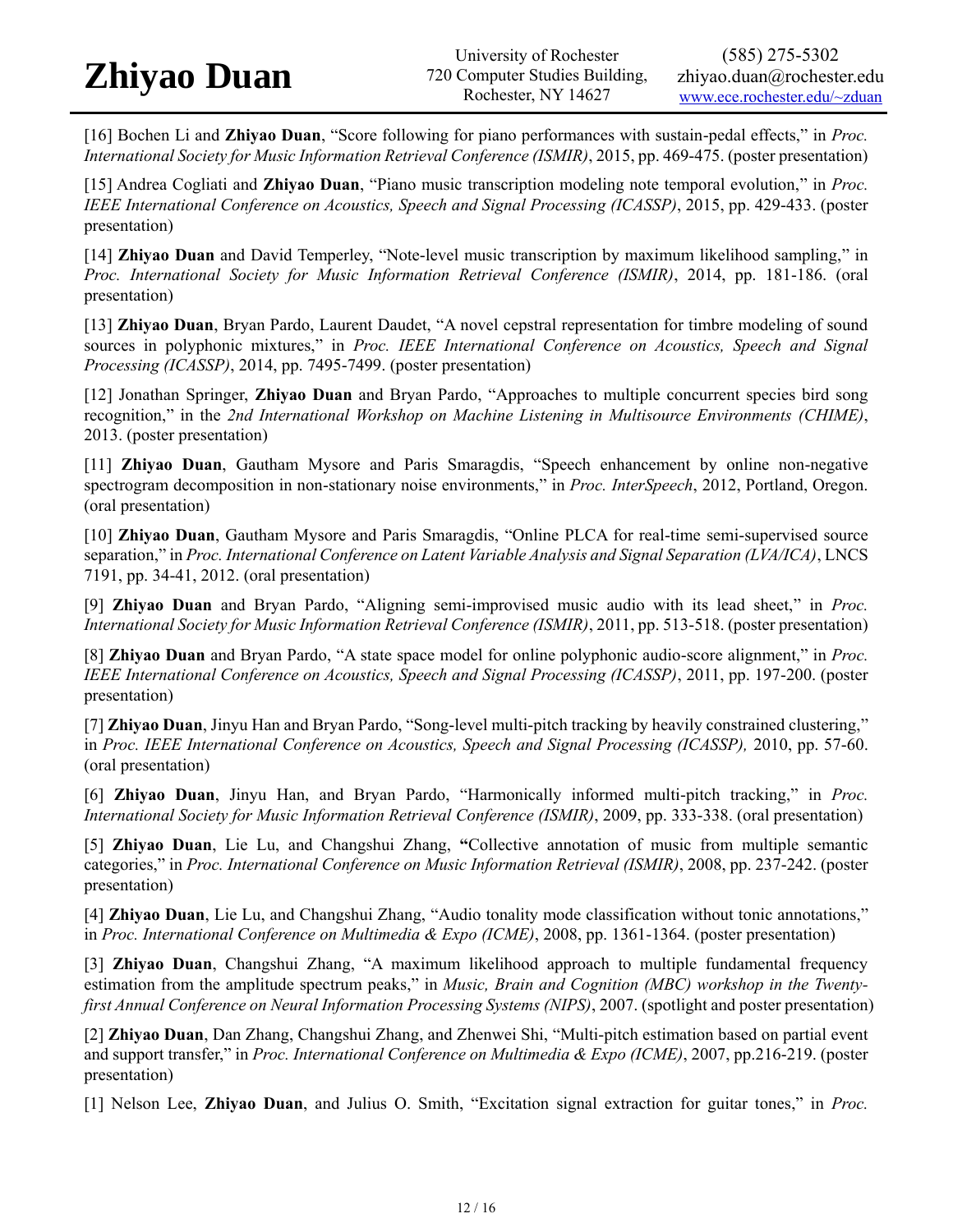*International Computer Music Conference (ICMC),* 2007, pp. 450-457.

### **Patents**

[2] Andrea Cogliati, **Zhiyao Duan**, and Brendt Wohlberg, "Context-dependent piano music transcription with convolutional sparse coding," U.S. Patent 9779706, issued in September 2017.

[1] Gautham J. Mysore, Paris Smaragdis, and **Zhiyao Duan**, "Online Source Separation," U.S. Patent US 2013/0121506A1.

### **INVITED TALKS**

| [25] Draw & Listen: A Sketch Based System for Music Inpainting<br>Central Conservatory of Music (CCoM) - Online                                                                                                                                                                                                                                                                 | Mar. 2022                                        |
|---------------------------------------------------------------------------------------------------------------------------------------------------------------------------------------------------------------------------------------------------------------------------------------------------------------------------------------------------------------------------------|--------------------------------------------------|
| [24] When Counterpoint Meets Chinese Folk Melodies<br>University of Washington NeuroAI Seminar - Online                                                                                                                                                                                                                                                                         | Jan. 2021                                        |
| [23] Towards Human-Computer Collaborative Music Making<br>Invited Keynote Talk, Midwest Music and Audio Day - Bloomington, NY<br>The Summit on Music Intelligence (SOMI), Central Conservatory of Music (CCoM) – Online<br>AI Club of Sutherland High School - Pittsford, NY                                                                                                    | Jun. 2019<br>Oct. 2021<br>Mar. 2022              |
| [22] Computer Audition and Its Potential Application in Digital Health<br>International Symposium for Digital Health - Hong Kong                                                                                                                                                                                                                                                | Jun. 2019                                        |
| [21] Audio Information Research Lab Overview<br>North East Music Information Special Interest Group (NEMISIG) - Brooklyn, NY<br>North East Music Information Special Interest Group (NEMISIG) - Rochester, NY<br>North East Music Information Special Interest Group (NEMISIG) - Philadelphia, PA<br>North East Music Information Special Interest Group (NEMISIG) - Ithaca, NY | Feb. 2019<br>Feb. 2017<br>Feb. 2015<br>Feb. 2014 |
| [20] Audio-Visual Analysis of Music Performances: State and Beyond<br>Music and Audio Research Laboratory (MARL), New York University - Brooklyn, NY                                                                                                                                                                                                                            | Feb. 2019                                        |
| [19] Some Thoughts about Singing<br>Dagstuhl Seminar 19052 - Dagstuhl, Germany                                                                                                                                                                                                                                                                                                  | Jan. 2019                                        |
| [18] Deep Learning for Health and Welling Being Diagnosis<br>World University Network Meeting on Digital Health - Sydney, Australia                                                                                                                                                                                                                                             | Dec. 2018                                        |
| [17] Toward Machine Musicianship<br>Upstate New York Sound Meetup - Ithaca, NY<br>Birmingham City University - Birmingham, UK                                                                                                                                                                                                                                                   | Aug. 2018<br>Aug. 2018                           |
| [16] Multimodal Music Scene Analysis<br>Tencent AI Lab - Seattle, WA<br>State University of New York at Fredonia - Fredonia, NY<br>SUSTC, Dept. of Computer Science - Shenzhen, China                                                                                                                                                                                           | May 2018<br>Mar. 2018<br>May 2017                |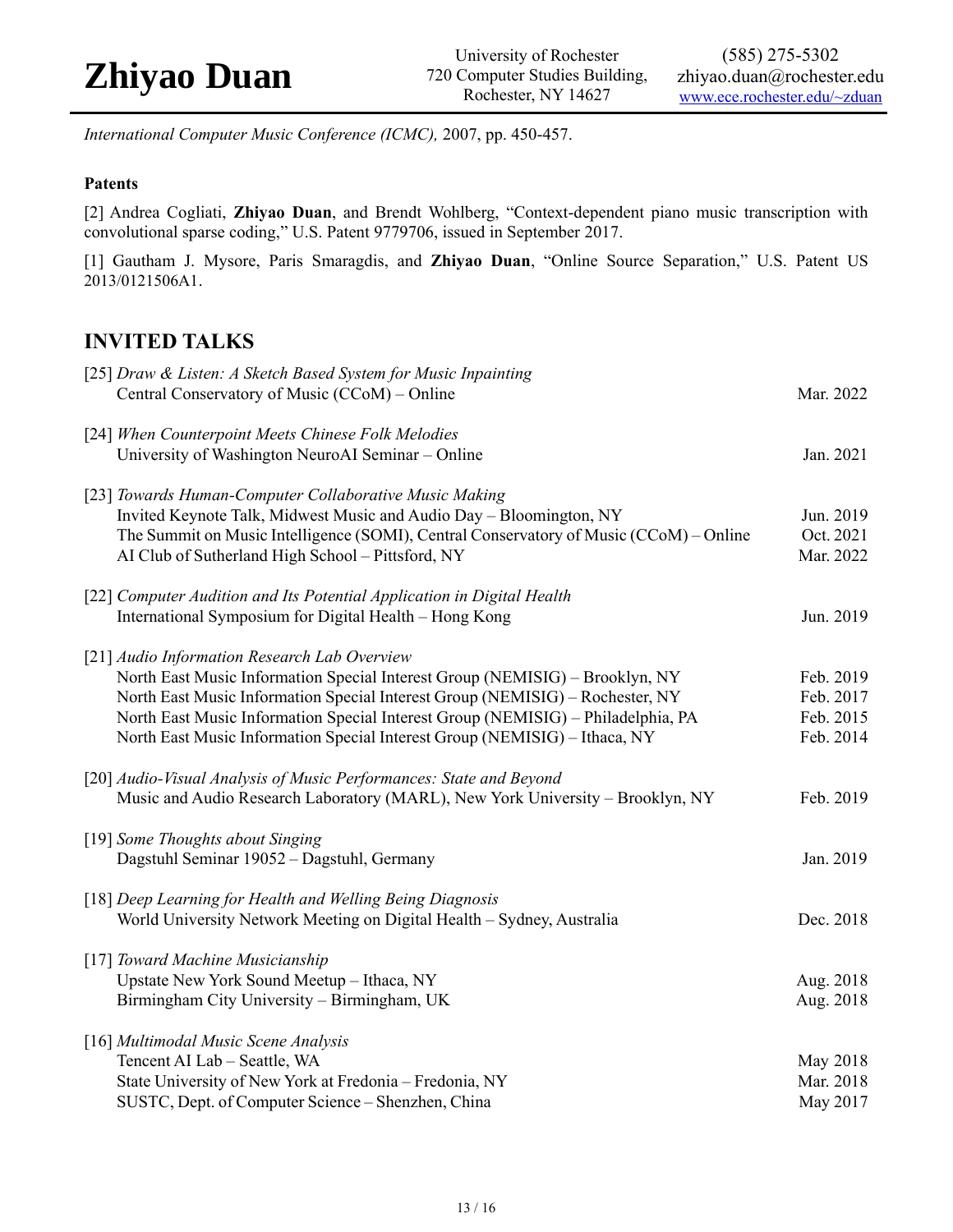| <b>Zhiyao Duan</b>                                                                                                                                                                                                                                                                                                                 | University of Rochester<br>720 Computer Studies Building,<br>Rochester, NY 14627 | $(585)$ 275-5302<br>zhiyao.duan@rochester.edu<br>www.ece.rochester.edu/~zduan |
|------------------------------------------------------------------------------------------------------------------------------------------------------------------------------------------------------------------------------------------------------------------------------------------------------------------------------------|----------------------------------------------------------------------------------|-------------------------------------------------------------------------------|
| Fudan University, School of Computer Science - Shanghai, China                                                                                                                                                                                                                                                                     |                                                                                  | May 2017                                                                      |
| [15] Teaching Machines to Listen<br>Upstate New York Sound Meetup - Rochester, NY<br>USTC, School of Computer Science and Technology - Hefei, China                                                                                                                                                                                |                                                                                  | Aug. 2017<br>May 2017                                                         |
| [14] Transcribing Piano Music in the Time Domain into Music Notation<br>Joint Meeting of the Acoust. Society of America and Acoust. Society of Japan - Honolulu, HI                                                                                                                                                                |                                                                                  | Dec. 2016                                                                     |
| [13] Towards Complete Music Notation Transcription of Piano<br>Western New York Image and Signal Processing Workshop (WNYISPW) – Rochester, NY                                                                                                                                                                                     |                                                                                  | Nov. 2016                                                                     |
| [12] The Machine Musicianship: Automatic Music Transcription<br>Beihang University, Image Processing Center - Beijing, China                                                                                                                                                                                                       |                                                                                  | Nov. 2016                                                                     |
| [11] Enriching Sound Interactions through Computer Audition<br>Shanghai Jiao Tong University, Dept. of Computer Science and Engineering - Shanghai, China<br>Peking University, Advanced Data & Signal Processing Laboratory - Shenzhen, China<br>Indiana University Bloomington, Department of Computer Science - Bloomington, IN |                                                                                  | May 2017<br>May 2017<br>Sep. 2016                                             |
| [10] Retrieving Sounds through Vocal Imitation<br>The 3 <sup>rd</sup> Rochester Interdisciplinary Audio Engineering Symposium (RIAES) - Rochester, NY<br>University of Rochester Goergen Institute for Data Science Symposium - Rochester, NY                                                                                      |                                                                                  | Aug. 2016<br>June 2018                                                        |
| [9] Computational Music Scene Analysis<br>RIT, Center for Applied and Computational Mathematics - Rochester, NY<br>Shanghai University, Department of Mathematics - Shanghai, China                                                                                                                                                |                                                                                  | Mar. 2016<br>Mar. 2016                                                        |
| [8] Tutorial on Automatic Music Transcription, co-presented with Emmanouil Benetos<br>International Society for Music Information Retrieval conference (ISMIR) – Malaga, Spain                                                                                                                                                     |                                                                                  | Oct. 2015                                                                     |
| [7] Computational Music Audio Scene Analysis<br>Auditory Attention and Scene Analysis workshop and summer school – Delmenhorst, Germany                                                                                                                                                                                            |                                                                                  | Jul. 2014                                                                     |
| [6] Note-Level Music Transcription by Maximum Likelihood Sampling<br>International Audio Labs Erlangen - Erlangen, Germany<br>1st Rochester Interdisciplinary Audio Engineering Symposium (RIAES) – Rochester, NY                                                                                                                  |                                                                                  | Jul. 2014<br>Jun. 2014                                                        |
| [5] Combining Data-driven and Knowledge-driven Models for Automatic Music Transcription<br>$2nd$ Midwest Music Information Retrieval Gathering (MMIRG) – Evanston, IL                                                                                                                                                              |                                                                                  | Jun. 2014                                                                     |
| [4] Transcribing the Pitch Content of Polyphonic Music Audio<br>IEEE Signal Processing Society Rochester Chapter IEEE Day Seminar - Rochester, NY                                                                                                                                                                                  |                                                                                  | Oct. 2013                                                                     |
| [3] Computer Audition: Analyzing Complex Auditory Scenes<br>University of Rochester, Department of Electrical and Computer Engineering Rochester NV                                                                                                                                                                                |                                                                                  | $\Lambda$ pr $2012$                                                           |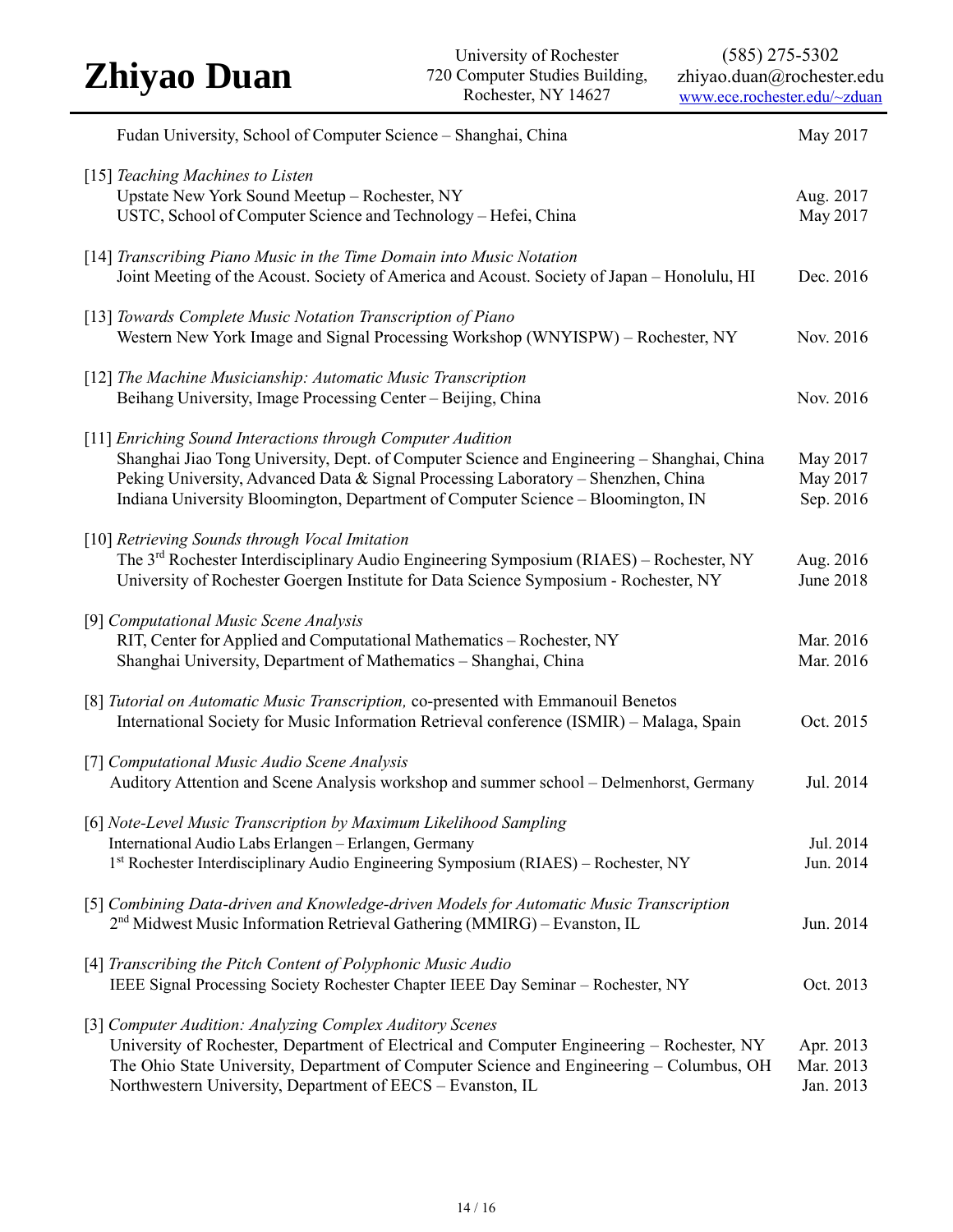(585) 275-5302 zhiyao.duan@rochester.edu [www.ece.rochester.edu/~zduan](http://www.ece.rochester.edu/~zduan)

| [2] Music Audio Scene Analysis Informed by a Score                                      |           |
|-----------------------------------------------------------------------------------------|-----------|
| Ohio State University, Department of Computer Science and Engineering – Columbus, OH    | May 2012  |
| Northwestern University, Department of EECS – Evanston, IL                              | May 2012  |
| $[1]$ An Approach to Multi-Pitch Tracking of Polyphonic Music                           |           |
| Dolby Laboratories - Beijing, China                                                     | Dec. 2011 |
| Tsinghua University, Department of Automation – Beijing, China                          | Dec. 2011 |
| Peking University, Institute of Computer Science and Technology - Beijing, China        | Dec. 2011 |
| Stanford University, Center for Computer Research in Music and Acoustics - Stanford, CA | Aug.2011  |
|                                                                                         |           |
|                                                                                         |           |

## **HONORS AND AWARDS**

| NSF CAREER Award                                                                | Mar. 2019 |
|---------------------------------------------------------------------------------|-----------|
| Best Paper Nomination at ISMIR 2017                                             | Oct. 2017 |
| Best Paper Award in the 2017 Sound and Music Computing (SMC) Conference         | Jul. 2017 |
| Terminal Year Fellowship in Northwestern University                             | 2012-13   |
| <b>Chinese Government Award for Outstanding Self-Financed Students Abroad</b>   | Jun. 2011 |
| Walter P. Murphy Fellowship in Northwestern University                          | 2008-09   |
| Second-Class Scholarship for Academic Excellent Students of Tsinghua University | 2002-03   |
| Third-Class Scholarship for Academic Excellent Students of Tsinghua University  | 2001-02   |
| Third-Class Scholarship for Academic Excellent Students of Tsinghua University  | 2000-01   |
| Machine Learning Summer School at Purdue University Scholarship                 | Jun. 2011 |

| Machine Learning Summer School at Purdue University Scholarship                                   | Jun. 2011  |
|---------------------------------------------------------------------------------------------------|------------|
| Student Travel Grant for International Society for Music Information Retrieval conference (ISMIR) | 2008, 2010 |
| Excellent Intern in Microsoft Research Asia (MSRA)                                                | Apr. 2008  |
| Champion and Best Control Scheme Prize, Tsinghua University Electronic Design Competition         | Dec. 2002  |
|                                                                                                   |            |

## **ACADEMIC SERVICE**

| <b>University Service</b>                                                                  |           |
|--------------------------------------------------------------------------------------------|-----------|
| Decanal Review Committee for Hajim School of Engineering and Applied Sciences              | 2020      |
| Faculty Search Committee of the Department of ECE                                          | 2015-17   |
| Steering Committee of the Faculty Council of the College of Arts, Sciences and Engineering | 2015-17   |
| ECE Department Graduate Admissions Committee                                               | 2014-18   |
| AME Major Advisor for the Class of 2018                                                    | 2014-18   |
| AME Major Advisor for the Class of 2022                                                    | 2018-22   |
| Hajim School Outstanding PhD Dissertation Award Committee                                  | 2014-18   |
| Robert L. And Mary L. Sproull University Fellowships Committee                             | 2017      |
| <b>Professional Society</b>                                                                |           |
| President-Elect, International Society for Music Information Retrieval                     | 2022-2023 |
| <b>Journal Editor</b>                                                                      |           |
| Associate Editor, IEEE Open Journal of Signal Processing                                   | 2022-2023 |
| Topic Editor, Frontiers in Signal Processing                                               | 2022      |
| Research Topic on Deep-Learning Based Music Source Separation and Transcription            |           |
| Guest Editor, Transactions of the International Society for Music Information Retrieval    | 2021      |
| Special Collection on Cultural Diversity in MIR                                            |           |